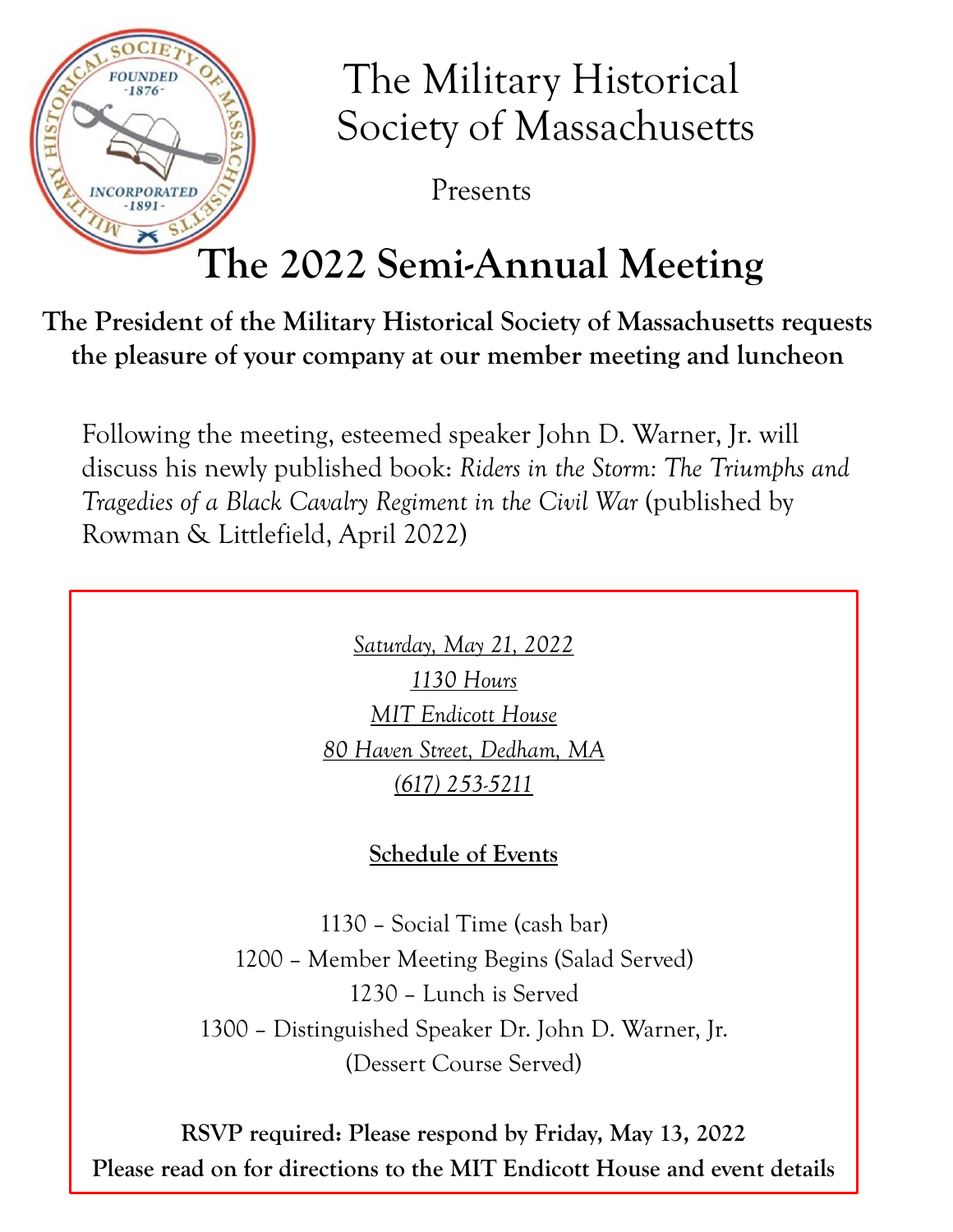## Getting to the MIT Endicott House

The MIT Endicott House is located at 80 Haven Street in Dedham, MA. It is minutes away from I-95 and features ample free parking and the is handicapped accessible.

From the North, take I-95 South to Exit 32/ MA-135 East. Veer right at the and continue on eastbound West Street for 1.4 miles. (it will become Common St.). Turn right onto Haven Street.

From the South take I-95 West to exit 31A/MA-109 and veer right onto High Street. Continue 0.8 miles and turn right onto Haven Street.

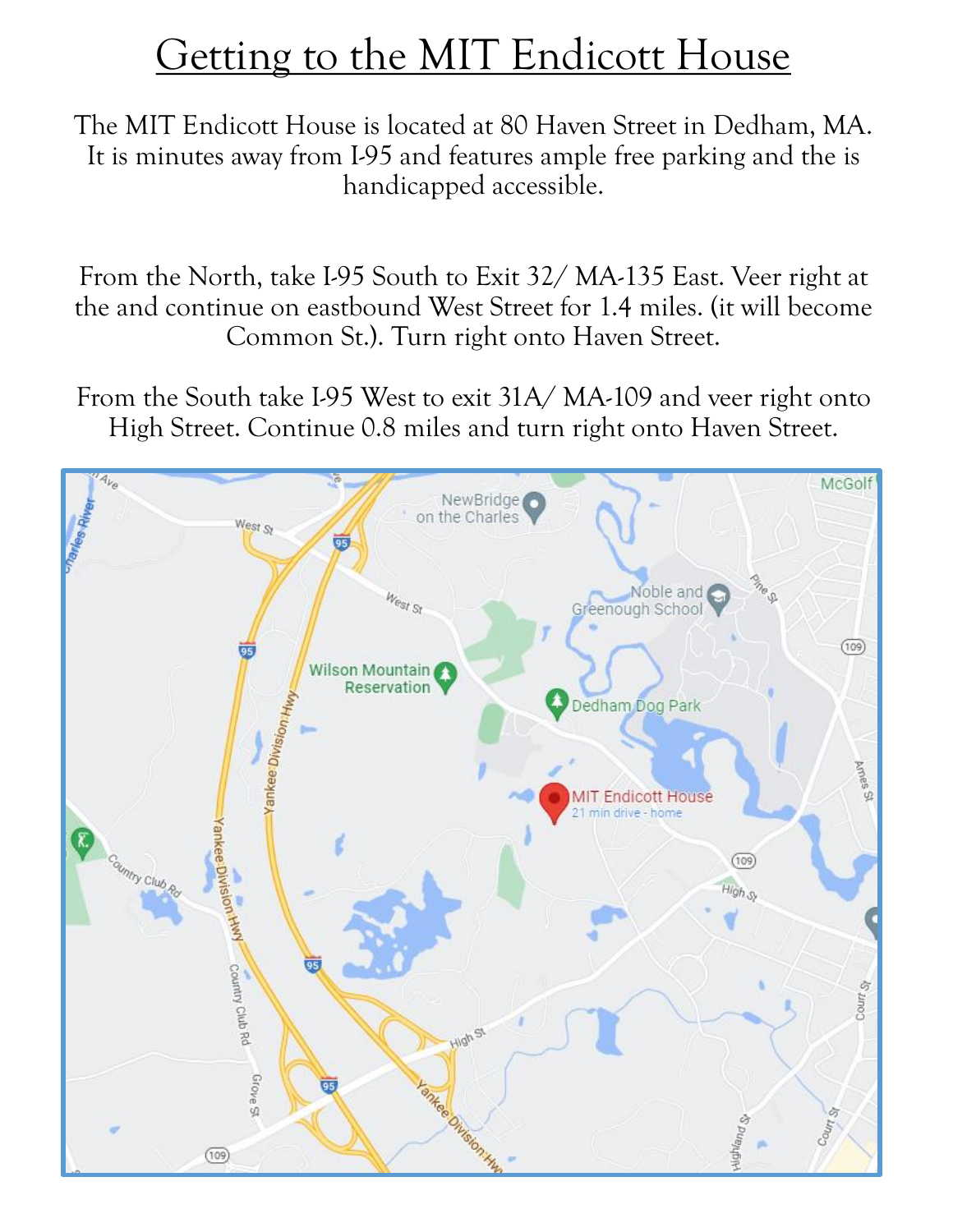# Honored Speaker

### **John D. Warner, Jr. Ph.D., Archivist of the Commonwealth of Massachusetts. Historian & author, Vice President of the MHSM**

A Massachusetts native, Dr. Warner was appointmed Archivist of the Commonwealth of Massachusetts in 1996. He earned a BS in Foreign Service from Georgetown and is a graduate of the New York Restaurant School. He holds a MA and Ph.D. in Nineteenth Century American History from Boston Collect. Dr. Warner served in the U.S. Coast Guard for thirty years. In 2018 he retired as a Master Chief Boatswain's Mate.



Dr. Warner

On May 21, Dr. Warner will present to our members on his newly published book:

#### **Riders in the Storm: The Triumphs and Tragedies of a Black Cavalry Regiment in the Civil War (Rowman & Littlefield, 2022)**

"The service of African-American soldiers during the Civil War is one of that conflict's most stirring, if still not completely understood, aspects. In the history of the 5th Massachusetts Cavalry Regiment, the only Bthis comprehensive account—from recruitment into combat, and covering all the military, political, and social aspects of this story—John D. Warner recounts lack cavalry regiment raised in the North during the war

*Riders in the Storm* covers—uncovers and indeed recovers—the story of the African-American cavalrymen of the 5th Massachusetts. Author John Warner has literal fingertip command of the primary sources, and after spending two decades researching letters, diaries, reports, newspapers, and more, he tells a story of resilience in the face of adversity, one that will resonate not just during the present moment of reckoning with race in the United States, but in the annals of American history for all time." - from the publisher's website